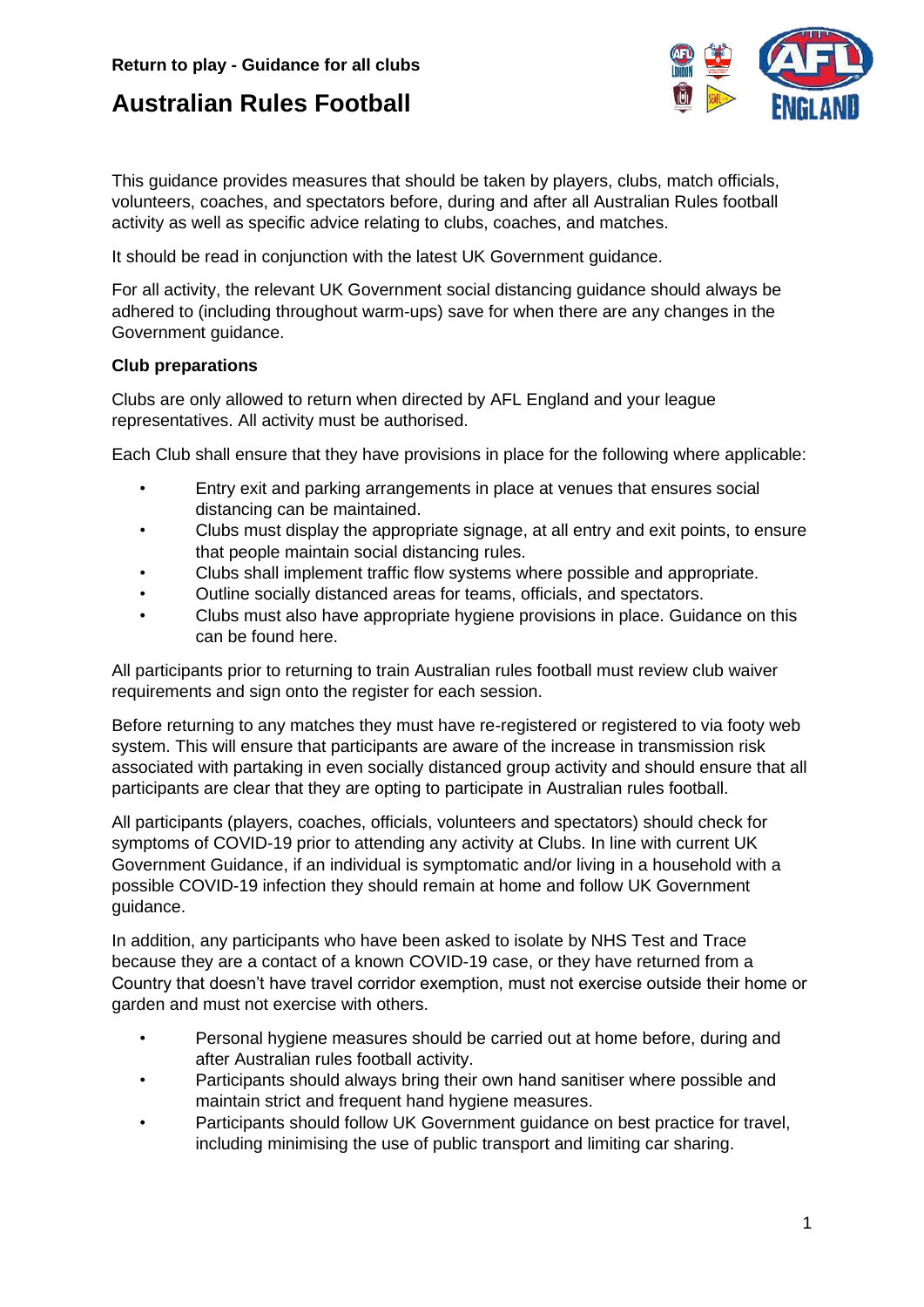

Each Club should appoint a Club COVID Officer to help assist in ensuring that the Club has taken the appropriate measures to resume activity. The Club ultimately has the responsibility to ensure that there are risk assessments in place for the Club and the activity that is taking place, however, to assist in the implementation of these a COVID Officer should be introduced to ease the burden and be a lead in this area.

The Club Committee shall ensure that the appointed person will receive all necessary support to undertake the role.

The COVID Officer should not put themselves at risk whilst carrying out the role. Duties of the role should include:

- Being aware of and understanding government guidelines, first aid protocols, communicating these with relevant club volunteers and monitoring that these are strictly adhered to especially in terms of the 2m social distancing rules and the training activity undertaken by the Club. (This is subject to change)
- Ensuring that players have completed the Return to Play health questionnaires for each training session and match and shall ensure the Club keeps records of these as they may be requested by AFL England and League representatives.
- Having a central system to monitor the record of attendees at training within the Club
- Ensuring relevant club volunteers are aware of the need to regularly clean and sanitise all relevant welfare facilities and equipment after each session (e.g. balls, door handles, cleaning toilet).
- Making necessary representations to the Club Committee about any COVID-19 concerns.
- Reporting any areas of non-compliance immediately to the Club Committee and ensuring that these are addressed.
- Keeping up to date on all relevant guidelines issued by HSE and AFL England. In the case of players or coaching personnel experiencing or displaying COVID-19 symptoms the COVID Officer should Inform the Club Committee if there is a confirmed case or if they have been made aware of an individual with COVID-19 symptoms.

## **Pre-attendance symptom check and general hygiene**

Al l players, officials, volunteers and spectators must undergo a self-assessment for any COVID-19 symptoms. No-one should leave home to participate in sport if they, or someone they live with, has symptoms of COVID -19 currently recognised as any of the following:

- A high temperature
- A new, continuous cough
- A loss of, or change to, their sense of smell or taste

Should an individual have demonstrated any such symptoms, they must follow NHS and PHE guidance on self-isolation

All Individuals should:

• Wash their hands thoroughly before and after sessions (and when returning home);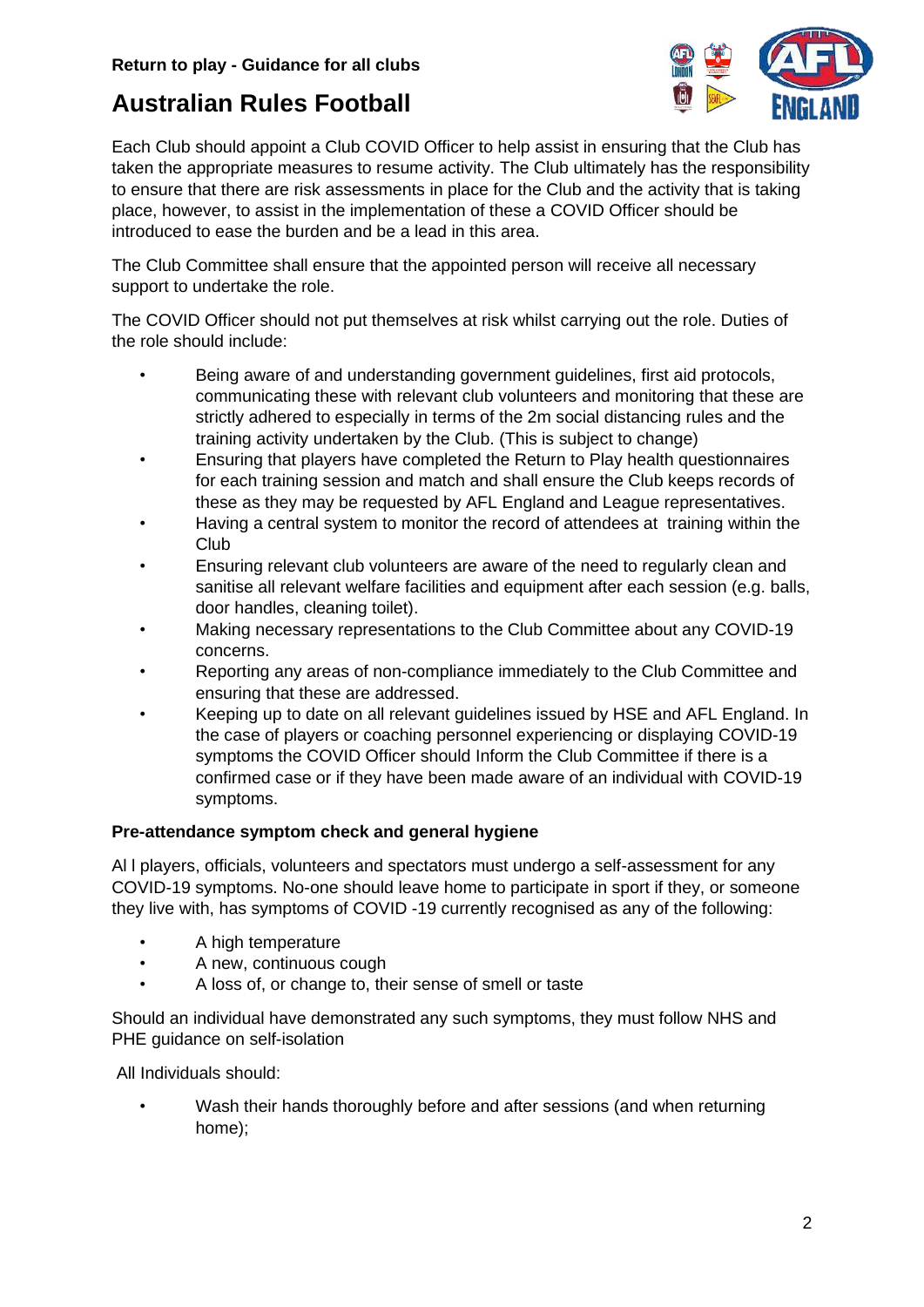

Use hand sanitiser at regular intervals (N.B. Children, particularly younger ones, are not always as aware about good hygiene, so special attention should be paid to children's hand hygiene.)

## **Test and Trace**

- All participants (players, coaches, support staff) in the training session have responsibility to notify the Club COVID Officer should they display symptoms of COVID-19 within 48 hours of a training session and or match.
- Anyone with symptoms should ask for a test online or call to arrange a test by calling 119.
- They must complete the test within 5 days of the symptoms starting.
- Club COVID Officer to direct the infected individual to the National Government's Test and Trace procedures. In England this will mean that individual will have
- a test within 48 hours. Each nation: England, Scotland, Wales and NI, have different procedures currently.
- In addition to the above advice, Club COVID Officer to contact all individuals that attended the training session and or match in question to advise that an individual within that group has reported symptoms.
- If the individual is a coach, then all participants of all sessions will need to be contacted and informed that they must follow the Governments advice on selfisolation for 7 days (see the below diagram).
- If a member of the club presents with symptoms within 48 hours of a training session/game, then training/practice/ matches played by the club must be suspended and a period of isolation as set out by the government followed, currently 7 days for an individual and 14 days for members of the household. (see the below diagram).
- The name of the infected individual is not to be disclosed to protect anonymity.
- All attendees of the session should be advised to isolate for 14 days (as per government guidelines) in case symptoms arise.
- In the event there is a positive case then the Club COVID Officer should complete a COVID-19 incident report form available from the AFL England website.

## **Safeguarding**

The lockdown period will have affected children in many ways. While most will have had a positive time with family, others may have had negative experiences and could be at increased risk.

There are a few simple steps clubs can take to support children at this time:

- Please continue to follow the process outlined in our Safeguarding Policy for reporting concerns.
- Remind all Club volunteers how to respond if a child or adult at risk talks about a concern. Please visit the link below from the NSPCC which includes information, advice and posters which can be shared with staff and volunteers.

For more information please visit: https://www.nspcc.org.uk/keeping-children- safe/reportingabuse/coronavirus-abuse- neglect-vulnerable-children/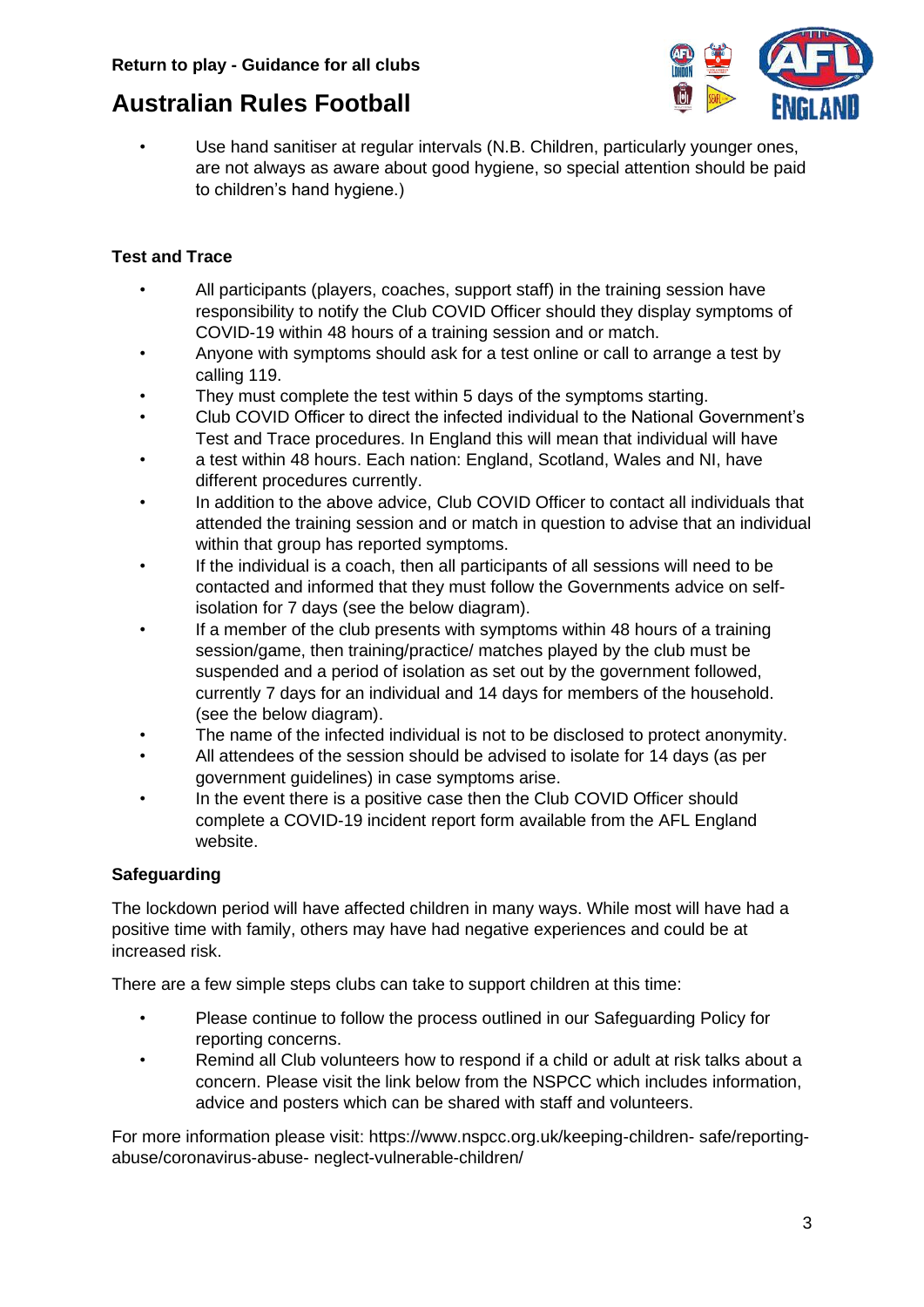

## **Behaviour at the club – during training and playing**

It is expected that Clubs will draw up their own detailed protocols, however all participants (players, coaches, officials,

volunteers and spectators) should observe the following.

- Must abide by strict social distancing measures at all times, except during essential risk assessed training and matches, keeping a 2m distance between themselves and others at all times where reasonably practical in and out of the sporting environment.
- Must ensure that there is no congregation in communal areas at the Club as directed by the Club.
- Must wear PPE as set out by RFL and/or the government.
- Must carry out before and after use cleaning of equipment used as directed by the Club.
- Must not share towels, clothing, water bottles, boots, headgear, guards, etc.
- Must not share lip balm, suncream, shampoo or any other toiletry product.
- Must not share disposables such as strapping etc.
- Must not spit or chew gum.
- Must avoid shouting or raising voices when facing each other during, before and after games.
- As the virus is transmitted from respiratory secretions, mouthguard etiquette is very important. Players should refrain from touching or removing their mouthguard, and if they do so must wash their hands. Mouthguards must
- not be left on shared surfaces or public places but be placed in a personal container and stored with personal possessions.

## **Arriving at a game or training**

Clubs should strictly limit the time spent congregating at a venue before activity begins. Meet-up times should reflect this. This includes arriving changed and ready to begin the warmup, if possible, to minimise time spent waiting or in holding areas. All bags and personal belongings should be kept in the car.

In such instances where changing rooms need to be used, such as a disabled participant, Clubs should follow the government guidance on changing rooms and toilets.

Designated entrance and exit points to the building:

- Identified entry point and exit point with clear signage and use of one-way systems where possible.
- Assign specified drop off and pick up times for different groups / teams linked to your kick off time to reduce crossover of players from different teams.
- 2m spacing at entry points to filter players/coaches as they arrive.
- All individuals must wash or sanitize their hands upon arrival into the facility.
- In the event that a changing room cannot be used in line with government guidelines then Clubs may wish to consider introducing holding areas. These should be external and used for a minimal amount of time and well ventilated, with social distancing maintained at all times. Once players are ready, they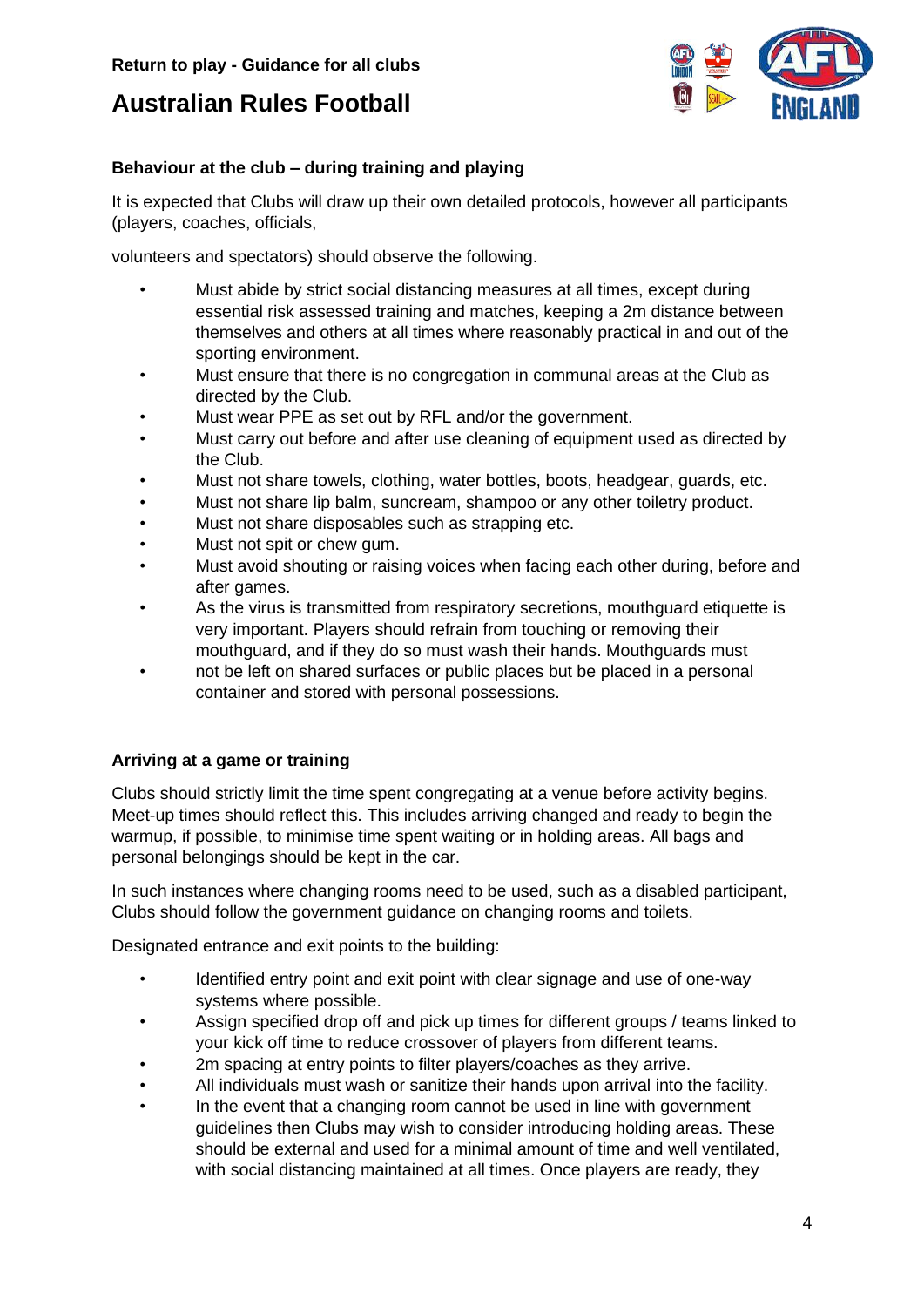

should vacate the holding area and move to designated warm up or playing area. Clubs may wish to consider the following:

- Use of any external covered areas for team talks ensuring social distancing can be maintained.
- Away team should contact home venue to find out if there is an area, they can use to hold team talks prior to game – share information with team prior to travelling.
- Team talks before the game must take place in holding areas or during the warmup. At half time, this must be done on the pitch.
- After the game, team talks should happen on the pitch but be brief. If another game is due to be played on that pitch, teams should collect bags from the storage area and disperse as quickly as possible.

## **During activity**

#### **Warm Up**

- In preparation for play, the warm-up for all players should still adhere to social distancing guidance whilst being drawn from the principles of Raise, Activate, Mobilize and Potentiate model.
- Raise To increase the body temperature and consider sport specific motor skills. e.g. jogging/running to include ball control, catching, and passing.
- Activate / Mobilize The muscles and joints using stability, mobility, object control and strength activities e.g. movement activities, holding balances, dynamic balance activities, getting up and down with a ball.
- Potentiate Increasing the activity to more resemble the game, which introduces some power activities e.g. tackling activities that remove face to face interactions, use of tackle bags/shield and running at increased speeds with inclusion of start and stop requirements. This would also see the introduction of passing and catching of the ball between players and consider fomite transition and hygiene measures pre/post activity.

## **During Breaks**

- All participants must remain socially distanced during breaks in play with spaced areas for equipment and refreshment storage for everyone including officials and substitutes. Coaching staff and substitutes, should, for example, spread out and avoid sharing a dug out or bench if social distancing cannot be observed.
- Water bottles or other refreshment containers should in no circumstances be shared. Participants are advised to bring their own, in a named container.
- Use of equipment
- The sharing of equipment must be avoided where possible, where equipment is shared, equipment must be cleaned before use by another person. This will include tackle bags and shields.
- Pitch surroundings such as post protectors and corner posts must be washed before, during half time and after.
- All players should have their own water bottles.
- Participants should take their kit home to wash it themselves, rather than have one person handling a large quantity of soiled materials. Where kit absolutely must be shared or kept together (e.g. last- minute stand-in players, shortage of kit, or an essential club function), each person handling it must wash or sanitise their hands immediately after.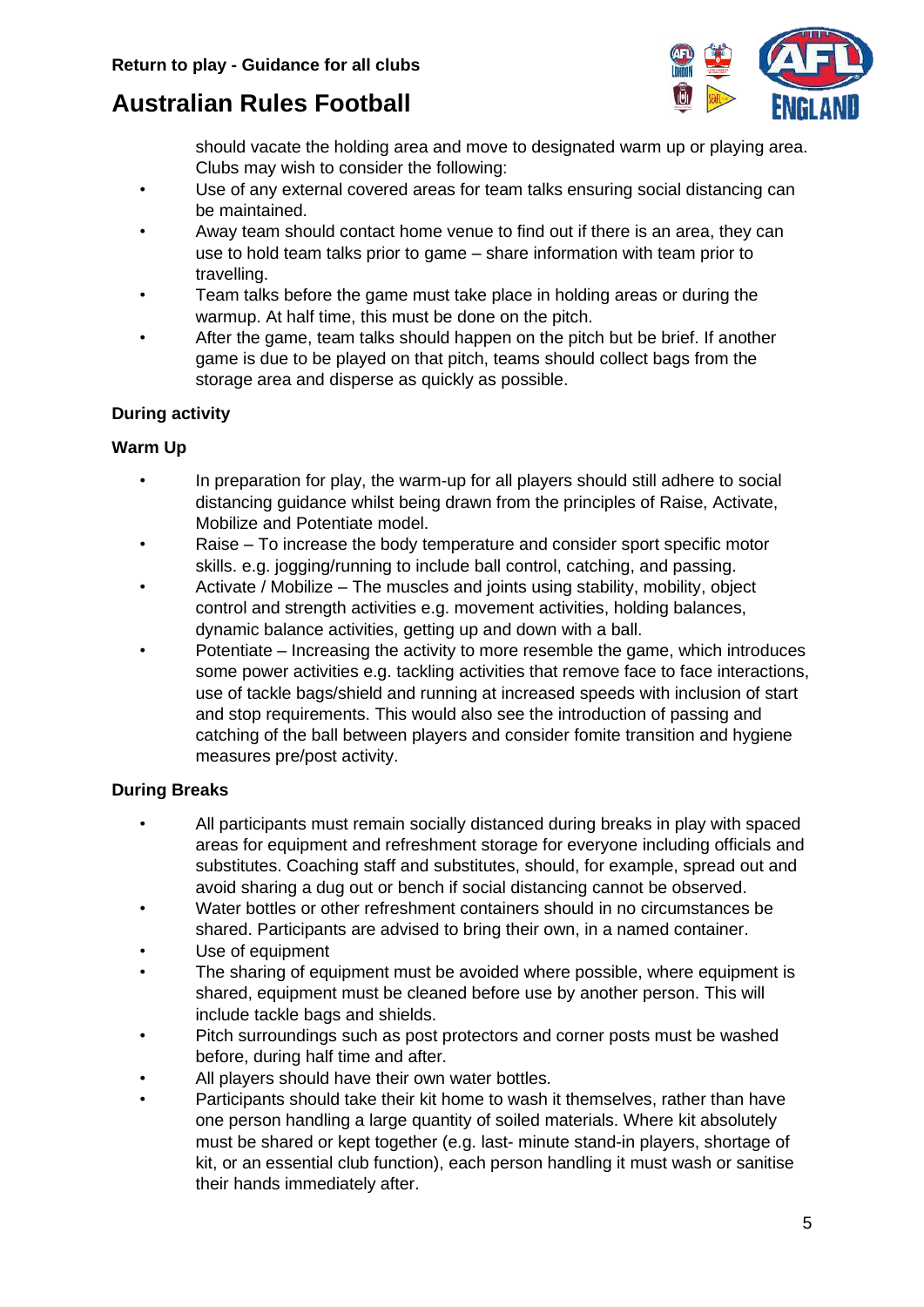

• • Tags as used Touch Australian rules football rules will be treated as a fomite transmitter and subject to the hygiene and preparatory guidance utilised for balls. All tags will be sanitised, in the same way as hands and balls, prior to the game taking place. Each player will be responsible for a single set of tags for the duration of the game. Each game will factor in at 10 minutes a hygiene and sanitisation break in that each set of tags will be sanitised in preparation for continuation or substituted for new (pre- sanitised tags) whilst the starting tags are re-sanitised. Half-Time will be used as a natural break point for further hand, ball and tag hygiene and sanitisation protocols

#### **Balls**

- Teams will warm up using their own sanitised Australian rule football balls.
- Match Balls will be provided by the Home Club. It is recommended that 4 balls are to be used in rotation during the Match. All balls must be sanitised before use.
- The following processes (with equipment to be provided by the Home Club) should be followed:
	- one bucket with clean water and soap on each side of the field.
	- air dry or single use towels to dry the balls on both sides of the field.
	- In the event a ball leaves the field of play then it should be collected and returned to the nearest bucket to be cleaned before it can be returned to the field of play.
	- The ball shall be cleaned at every stoppage where this is possible, with minimum disruption to the match. When the ball goes out of play it must be retained and cleaned and a new sanitised ball used for the restart. If there is no natural stoppage after each period of 10 minutes, the Match Official shall temporarily call time off whilst the ball is changed for a clean one.
	- If a Match Official suspects that the cleaning of balls process has not been followed then they can hold up play.
	- In the event that these protocols are not followed then the Clubs may find themselves guilty of a misconduct charge.

#### **Match Officials**

• Match officials should observe the governing body guidance in the same way as participants are required to. Match officials must remain socially distanced from players where possible during play.

#### **Injury Treatment**

- Injuries during play should still be treated as participant wellbeing is utmost. The best way to protect yourself and others is through rigorous cleaning, personal hygiene and regular hand hygiene. An increased frequency of cleaning and disinfection of all surfaces and equipment, using standard household cleaning and disinfection products, is recommended.
- Face Coverings and disposable gloves must be worn by the person administering first aid.
- After contact with an injured participant, clean your hands thoroughly with soap and water or alcohol hand sanitizer at the earliest opportunity. This advice is applicable to all situations, regardless of whether there was close contact, or the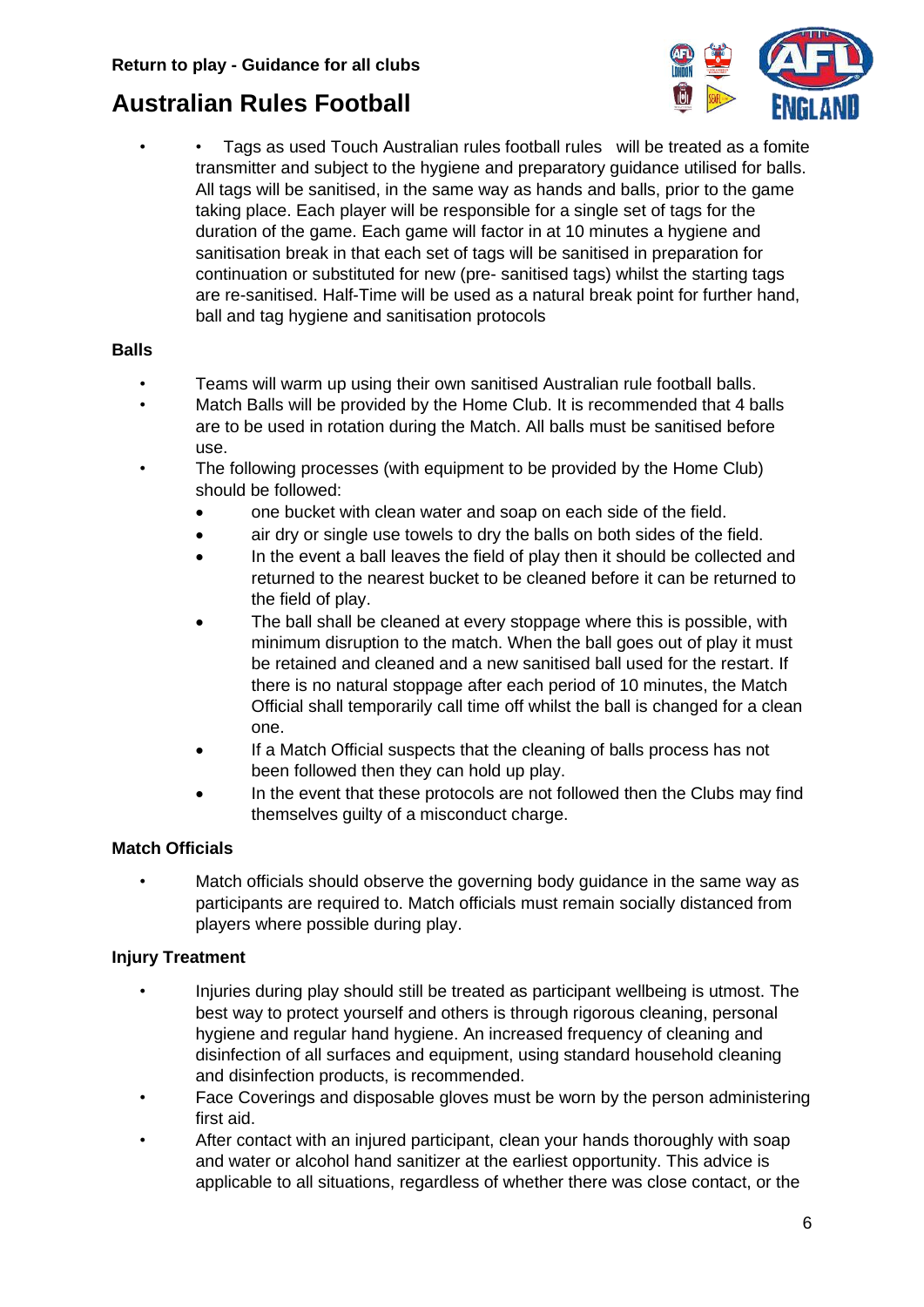

minimum 2 metre social distancing was maintained. Avoid touching your mouth, eyes, and nose.

- Physios or their equivalent, should keep a record of each participant they have treated.
- The duty of care of all participants remains that of the Club and therefore other matters such as First Aid must continue to be provided. First Aid equipment (including AEDs where available) and suitable PPE for First Aid must be made available. Advice on First Aid during the COVID-19 pandemic is available from St John Ambulance via the link below: https://www.sja.org.uk/get-advice/first-aidadvice/COVID-19-advice-for-first-aiders/#

## **Spectators**

- Supporters, parents, and other spectators, will be permitted depending on current government and/or local policies. All spectators should remain socially distanced whilst attending events. Clubs must ensure that the following guidelines are adhered to:
- Have clear 2m spacing at entry points to filter visitors as they arrive.
- Display internal and external signage reminding visitors of the requirement to maintain a safe social distance at all times whilst on the premises.
- Crowd numbers must comply with current government guidelines.
- Teams with elevated viewing areas will be able to accommodate more spectators by using the height of the surrounding landscape
- All visitors are encouraged to wash their hands with soap and water or use hand sanitizer, especially upon arriving and prior to leaving the facility.
- Only use, where appropriate, the touchlines as spectating areas, to leave entry and exit points clear for teams to access the field.

#### **After Australian rules football activity**

- After activity participants must maintain government mandated social distancing for social interaction. This includes when using any available changing rooms, showers, and any clubhouse facilities or other venue participants may congregate in afterwards.
- After match refreshments should not be offered. Players from both teams must bring their own refreshments and eat them after leaving the facility
- Players and spectators should be off the premises within 30 minutes of the final whistle of their game. This includes showering and changing for players.

#### **Changing Rooms and Toilets**

- Where possible, players must arrive changed and shower at home. Use of changing and shower facilities as per 7.2 must follow government advice on the use of indoor facilities when available.
- Increased frequency of cleaning of changing rooms and communal areas with a cleaning log in all changing rooms.
- High contact points given particular attention including toilets, door handles, light switches, benches/chairs, clothes pegs.
- Remove any unnecessary items, especially if they are hard to clean.
- Toilets will need to be opened for pre-match, during match and for 30mins following.